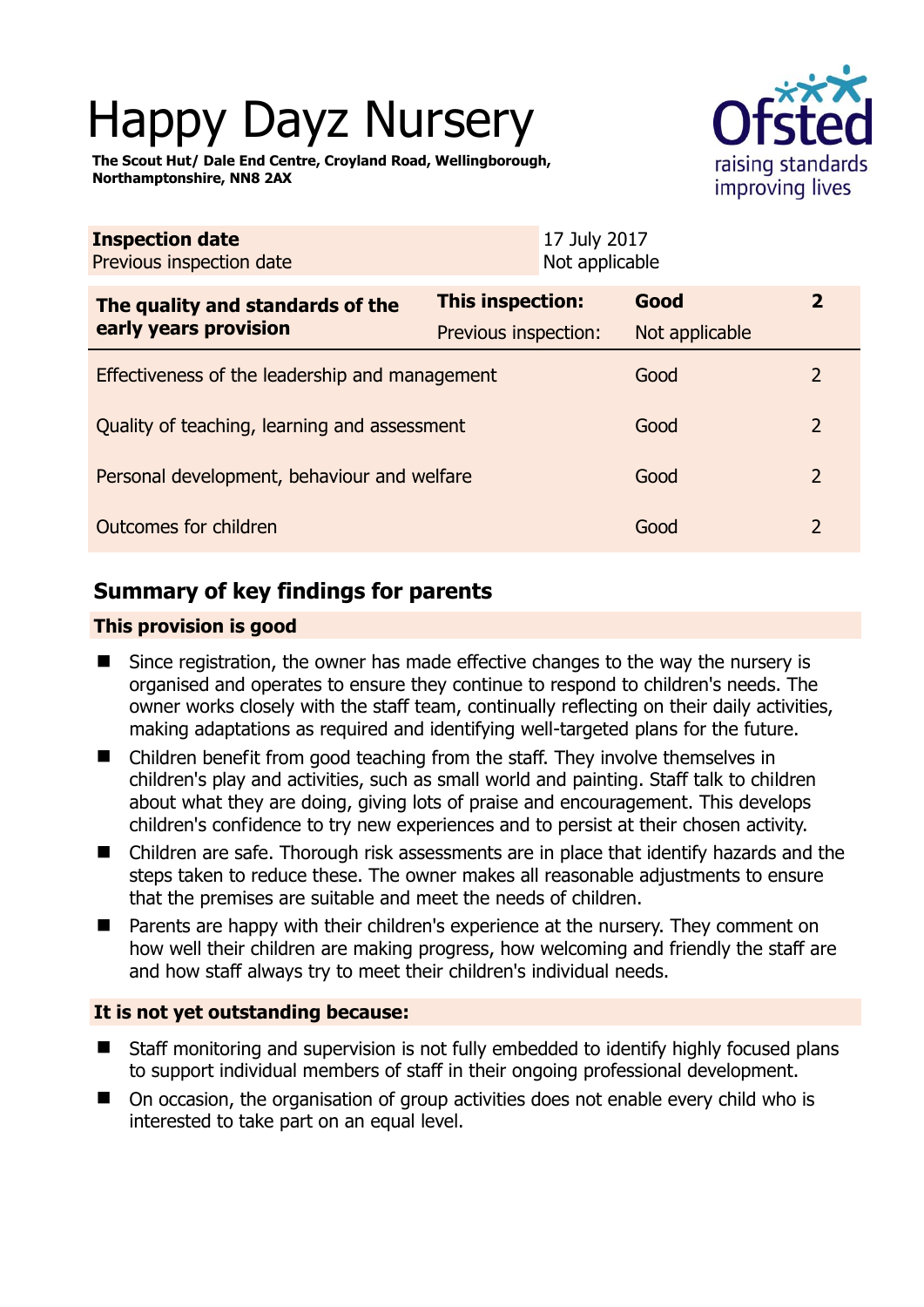# **What the setting needs to do to improve further**

#### **To further improve the quality of the early years provision the provider should:**

- extend the current supervision and performance management of the staff team to identify individual plans for their ongoing professional development
- focus more precisely on the planning and organisation of group activities to ensure that all children are able to take part if they want to.

### **Inspection activities**

- The inspector observed the quality of teaching during activities indoors and outdoors, and assessed the impact this has on children's learning.
- The inspector carried out a joint observation with the manager.
- The inspector held a meeting with the provider and the manager. She looked at relevant documentation and evidence of the suitability of staff working on the premises.
- The inspector spoke to children during the inspection.
- The inspector spoke to a small number of parents during the inspection and looked at written feedback to take account of their views.

## **Inspector**

Melanie Eastwell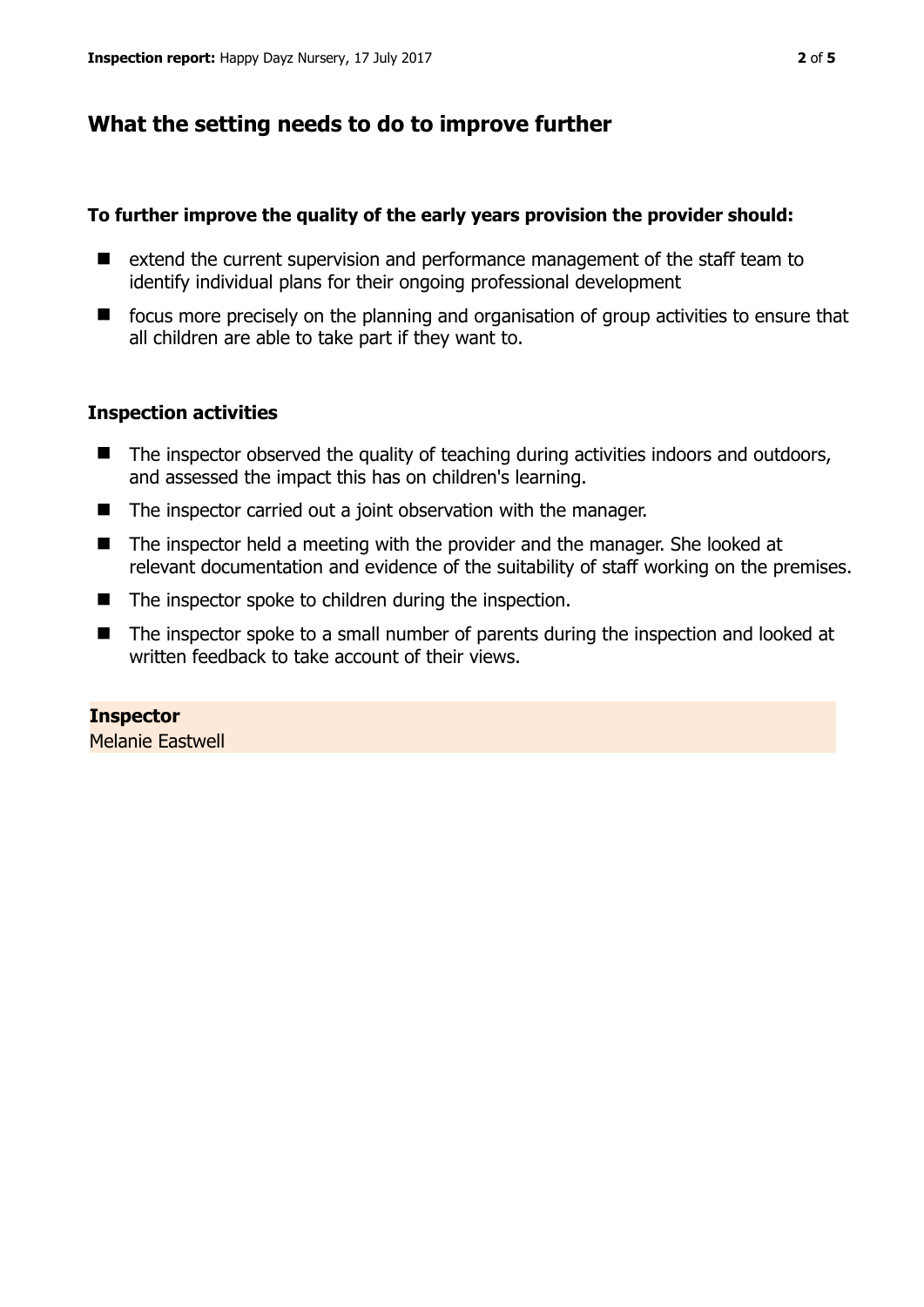## **Inspection findings**

#### **Effectiveness of the leadership and management is good**

The arrangements for safeguarding are effective. Staff understand how to keep children safe and protect their welfare. They complete training and have regular discussions together to ensure their knowledge of child protection is kept up to date. Children's safety is given high priority. The nursery operates on higher than required adult-to-child ratios which enable staff to spend time with individual children as required. Staff maintain close supervision during activities, indoors and outdoors. They know the children well and ensure those who need support with their self-care are managed appropriately. The premises meet requirements and are kept secure. Extra funding is used effectively to meet children's specific needs, such as for those who require one-to-one support and to purchase specific play materials. This benefits children and enables them to make the best progress they can.

#### **Quality of teaching, learning and assessment is good**

Children enjoy the staff's involvement in their play. They are confident to ask for items they want, and eagerly help to set up their chosen activities. For example, children request a large cardboard box pirate ship, complete with a sail which results in an extended period of imaginative play involving lively conversations. Staff make great effort to support children's communication and language. They identify specific plans for children who need extra support. Staff ensure they speak clearly and repeat words back to the children, developing their confidence to speak and their vocabulary. The planning of activities is led by children's interests and suggestions and this results in children being eager to take part. Effective observation and assessment shows the progress children are making and clearly reflects the planning for their next steps in learning.

#### **Personal development, behaviour and welfare are good**

Children are happy and settled in the nursery. They know the staff and owner very well and are confident to separate from their parents when they arrive. Children understand the daily routines. For example, they join in when staff start to clap their hands as they know that this indicates it is time to tidy away. Children behave well. They respond to the positive and consistent approach from staff who remind them about being kind to each other. Children's awareness of healthy lifestyles is promoted. They wash their hands before eating and enjoy the packed lunches provided by their parents. The nursery makes good use of the outdoor space for activities, such as practising for a sports day. Children sit together in the shade to have a drink of milk.

#### **Outcomes for children are good**

Children make good progress from their unique starting points. They are learning useful skills to help prepare them for starting school. They are able to be independent as they choose what they want to do, they help set up activities and to tidy away. They are learning to manage their feelings, to resolve disagreements and to respect one another.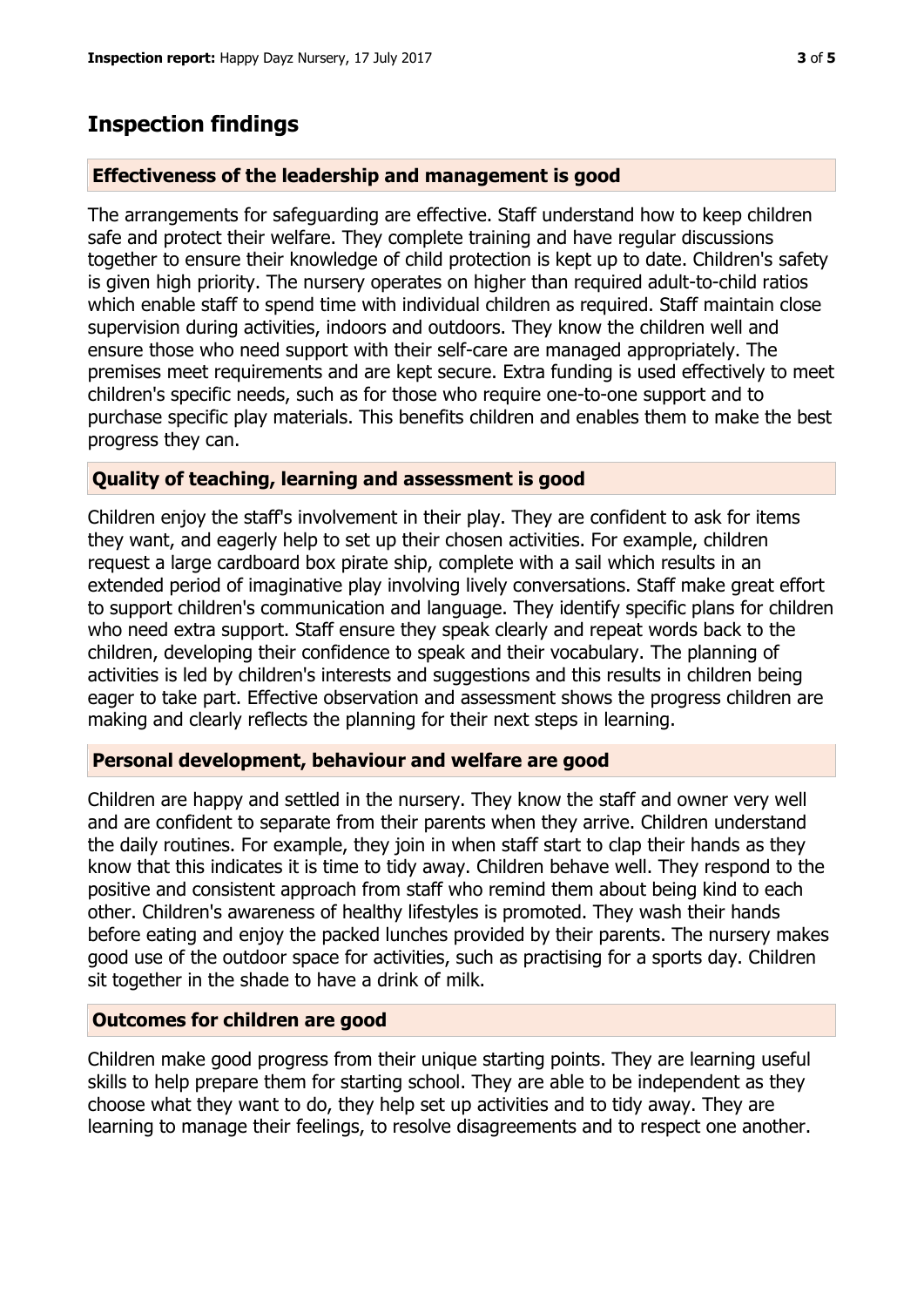## **Setting details**

| Unique reference number                             | EY498520                                                                             |
|-----------------------------------------------------|--------------------------------------------------------------------------------------|
| <b>Local authority</b>                              | Northamptonshire                                                                     |
| <b>Inspection number</b>                            | 1108421                                                                              |
| <b>Type of provision</b>                            | Full-time provision                                                                  |
| Day care type                                       | Childcare - Non-Domestic                                                             |
| <b>Registers</b>                                    | Early Years Register, Compulsory Childcare<br>Register, Voluntary Childcare Register |
| Age range of children                               | $3 - 4$                                                                              |
| <b>Total number of places</b>                       | 20                                                                                   |
| Number of children on roll                          | 13                                                                                   |
| <b>Name of registered person</b>                    | Michelle McGrady                                                                     |
| <b>Registered person unique</b><br>reference number | RP901012                                                                             |
| Date of previous inspection                         | Not applicable                                                                       |
| <b>Telephone number</b>                             | 07886450069                                                                          |

Happy Dayz Nursery registered in 2016 and is managed privately. The nursery employs two members of childcare staff. Of these, one holds an early years qualification at level 3. The nursery opens on Monday, Tuesday, Wednesday and Friday for 48 weeks of the year. Sessions are from 9am until 4pm. The nursery provides funded early education for threeand four-year-old children.

This inspection was carried out by Ofsted under sections 49 and 50 of the Childcare Act 2006 on the quality and standards of provision that is registered on the Early Years Register. The registered person must ensure that this provision complies with the statutory framework for children's learning, development and care, known as the early years foundation stage.

Any complaints about the inspection or the report should be made following the procedures set out in the guidance 'Complaints procedure: raising concerns and making complaints about Ofsted', which is available from Ofsted's website: www.gov.uk/government/organisations/ofsted. If you would like Ofsted to send you a copy of the guidance, please telephone 0300 123 4234, or email enquiries@ofsted.gov.uk.